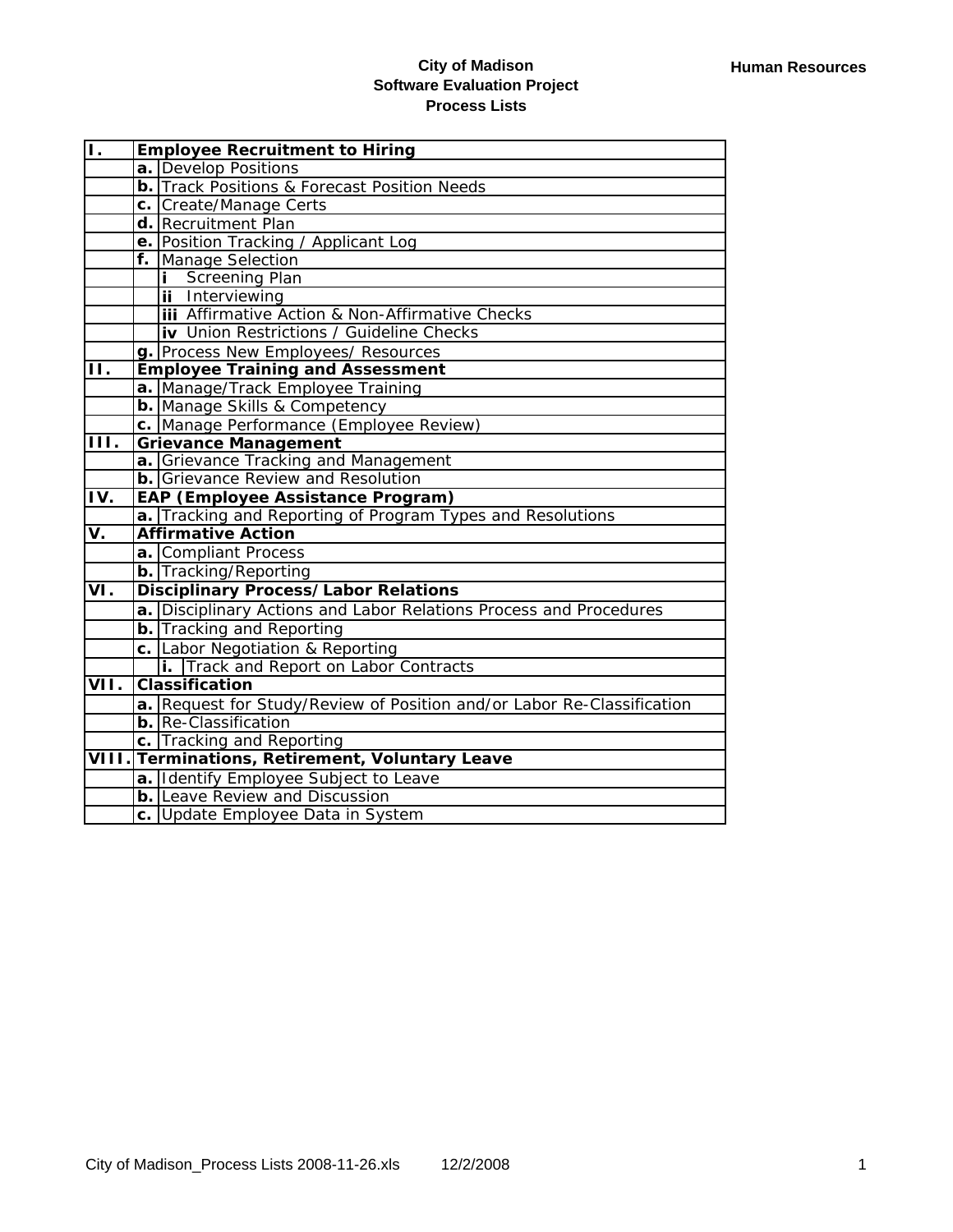| 1. Payroll Inputs through Payroll Processing |                                                  |                                                   |  |
|----------------------------------------------|--------------------------------------------------|---------------------------------------------------|--|
|                                              | a. Employee Management - Compensation & Benefits |                                                   |  |
|                                              |                                                  | Manage Compensation & Payroll Rules               |  |
|                                              | ΪĪ                                               | <b>Manage Benefits</b>                            |  |
|                                              | <b>iii</b>                                       | Manage Leave (FMLA, Vacation, etc)                |  |
|                                              | iv                                               | Manage COBRA for Employees                        |  |
|                                              |                                                  | b. Payroll Management                             |  |
|                                              |                                                  | Schedule Time for Hourly Employees                |  |
|                                              | <u>ii </u>                                       | Manage Time & Attendance                          |  |
|                                              | <u>iii</u>                                       | Manage Travel & Expense                           |  |
|                                              | iv                                               | Process/Calculate Payroll                         |  |
|                                              | <b>v</b>                                         | <b>Print Checks</b>                               |  |
|                                              | vi                                               | Process Payroll Adjustments                       |  |
|                                              |                                                  | vii Payroll Disbursement Processing               |  |
|                                              |                                                  | viii W-2 Processing                               |  |
|                                              | c. Workers Comp Management                       |                                                   |  |
|                                              | i.                                               | Process Workers Comp Claims (Time Loss Worksheet) |  |
|                                              | $\overline{\mathsf{ii}}$ .                       | Approval Processing                               |  |
|                                              |                                                  | iii. Workers Comp Payment and Reporting           |  |
|                                              | d. Employee Status Change                        |                                                   |  |
|                                              | i.                                               | Process Employee Changes (Including Self Service) |  |
|                                              | e. Manage Reporting                              |                                                   |  |
|                                              |                                                  | Manage Employee Records (Including Self Service)  |  |
|                                              | $\overline{\mathbf{ii}}$                         | <b>Compliance Reporting</b>                       |  |
|                                              | iii.                                             | <b>Employee Information Tracking</b>              |  |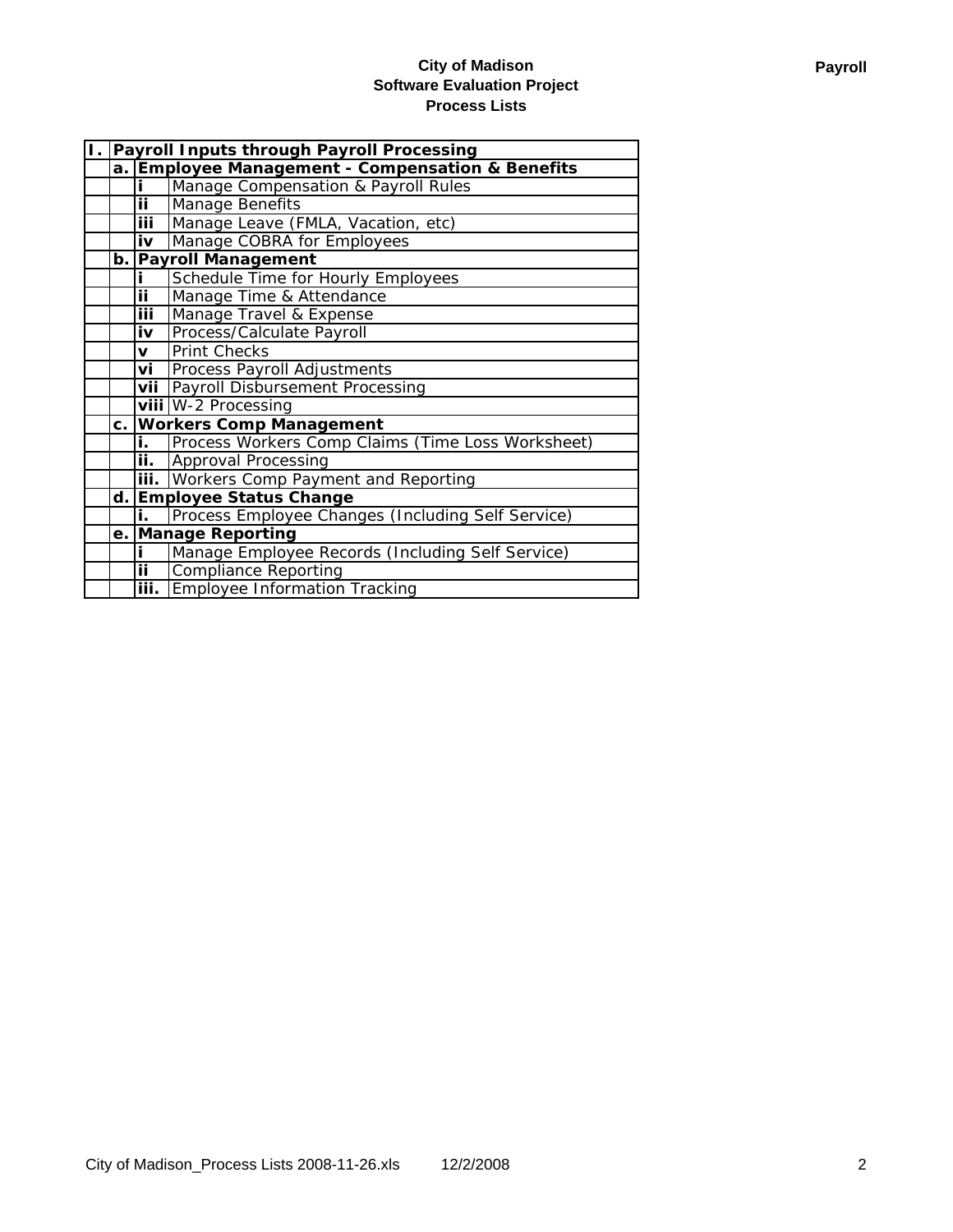| Π. |      | <b>Contract-To-Pay</b>                                  |                                                      |  |
|----|------|---------------------------------------------------------|------------------------------------------------------|--|
|    | a. I | <b>Contracts Administration - Professional Services</b> |                                                      |  |
|    |      | i.                                                      | Manage Proposals                                     |  |
|    |      | ii.                                                     | <b>Negotiate Contracts</b>                           |  |
|    |      | iii                                                     | <b>Manage Contracts</b>                              |  |
|    | b.   |                                                         | <b>Contracts Administration - Human Services</b>     |  |
|    |      |                                                         | Manage Applications & Proposals                      |  |
|    |      | ij                                                      | <b>Negotiate Contracts</b>                           |  |
|    |      | iii                                                     | Manage Contracts                                     |  |
|    | c.   |                                                         | <b>Procurement / Commodities</b>                     |  |
|    |      | i                                                       | Supplier Evaluation & Management                     |  |
|    |      | ij                                                      | Sourcing                                             |  |
|    |      | iii                                                     | Manage Bids                                          |  |
|    |      | iv                                                      | Manage Contracts                                     |  |
|    |      | V                                                       | Purchase Requisition Processing & Approval           |  |
|    |      | vi                                                      | Purchase Order Processing & Change Management        |  |
|    |      | vii                                                     | Limited Purchase Order Processing & Management       |  |
|    |      | viii                                                    | Procurement Card Processing & Management             |  |
|    |      | ix                                                      | Receipt Processing                                   |  |
|    | d.   |                                                         | <b>Procurement / Construction</b>                    |  |
|    |      | i                                                       | Sourcing                                             |  |
|    |      | ij                                                      | Manage Bids                                          |  |
|    |      | ΪiΪ                                                     | <b>Manage Contracts</b>                              |  |
|    |      | iv                                                      | Change Order / Cancellation Processing               |  |
|    |      | $\mathbf{v}$                                            | <b>Receipting Partial Payments</b>                   |  |
|    | e.   |                                                         | <b>Accounts Payable</b>                              |  |
|    |      | i                                                       | Manage Encumbrances                                  |  |
|    |      | ii.                                                     | Process Supplier Invoices - Prepare Payment Vouchers |  |
|    |      | iii                                                     | Purchasing Card (P-Card) Processing                  |  |
|    |      |                                                         | P-Card Data Import                                   |  |
|    |      |                                                         | Cross reference vendor/commodity data                |  |
|    |      |                                                         | Workflow Approvals for Payment                       |  |
|    |      |                                                         | Consolidated Purchase Reporting                      |  |
|    |      | iv                                                      | Retainage Management (withhold payment)              |  |
|    |      | v                                                       | Disburse Payments                                    |  |
|    |      | vi                                                      | 1099 Processing & Management                         |  |
|    |      | vii                                                     | Monitor AP Aging                                     |  |
|    |      | viii                                                    | <b>Bank Reconciliation</b>                           |  |
|    |      | ix                                                      | Post / Interface to General Ledger                   |  |
|    |      | X                                                       | Manage Vendor Database                               |  |
|    |      | xi                                                      | Procurement Year End Processing                      |  |
|    |      |                                                         | <b>Budget/Encumbrances - Closeouts</b>               |  |
|    |      |                                                         | Budget/Encumbrances - Roll Forward                   |  |
|    | f.   |                                                         | <b>Inventory Management/Perpetual Inventory</b>      |  |
|    |      | Ĭ.                                                      | Item/Part Master database                            |  |
|    |      | ij                                                      | <b>Item/Part Transactions</b>                        |  |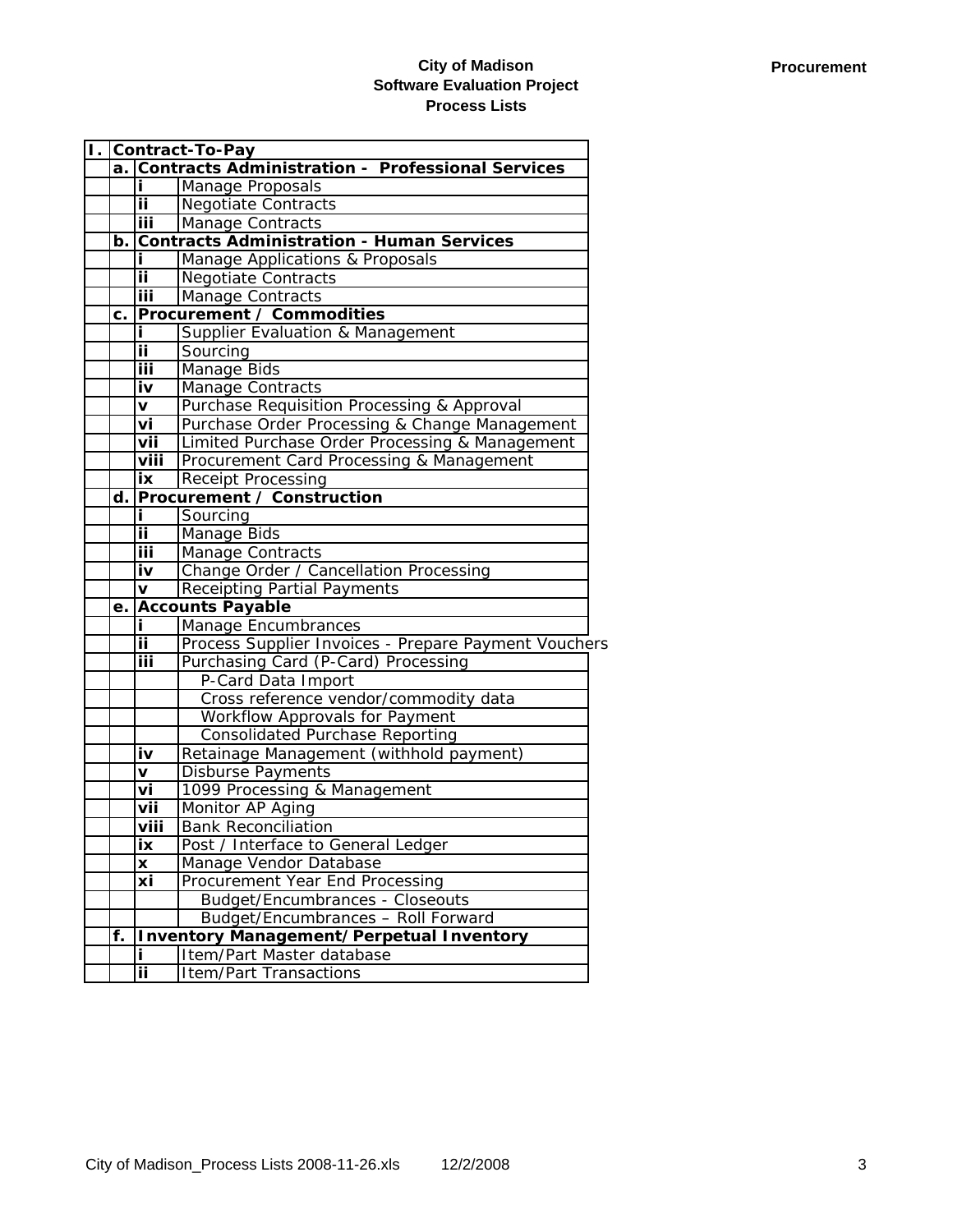| <b>Budget Development &amp; Monitoring</b> |      |                                                      |
|--------------------------------------------|------|------------------------------------------------------|
| a. I                                       |      | <b>Budget Development</b>                            |
|                                            |      | Forecasting & Basic Assumption Development           |
|                                            | iί   | <b>Target Setting/Parameters from Mayor</b>          |
|                                            | iii  | Agencies Develop Budgets and Submit Requests         |
|                                            |      | (inputs: positions, prior year actual, current year  |
|                                            |      | estimated, fixed asset review)                       |
|                                            | iv   | Budget Staff Review/Modify/Summarize Agency Requests |
|                                            | V    | <b>Budget Presentation to Mayor</b>                  |
|                                            | vi   | <b>Executive Budget Preparation</b>                  |
|                                            | vii  | Amendments from Sub-Committees of Council            |
|                                            | viii | <b>Amendments from Council</b>                       |
|                                            | iх   | Production of Budget Document                        |
|                                            |      | b. Budget Monitoring/Management                      |
|                                            | X    | Load GL                                              |
|                                            | xi   | <b>Budget to Actual Analysis</b>                     |
|                                            |      | <b>GL Inquiry</b>                                    |
|                                            |      | To Date Inquiries                                    |
|                                            |      | <b>Account Status Report</b>                         |
|                                            |      | <b>Transaction Register</b>                          |
|                                            |      | Capital Project Analysis (Excel)                     |
|                                            | xii  | Close Budget (non capital/non special revenue)       |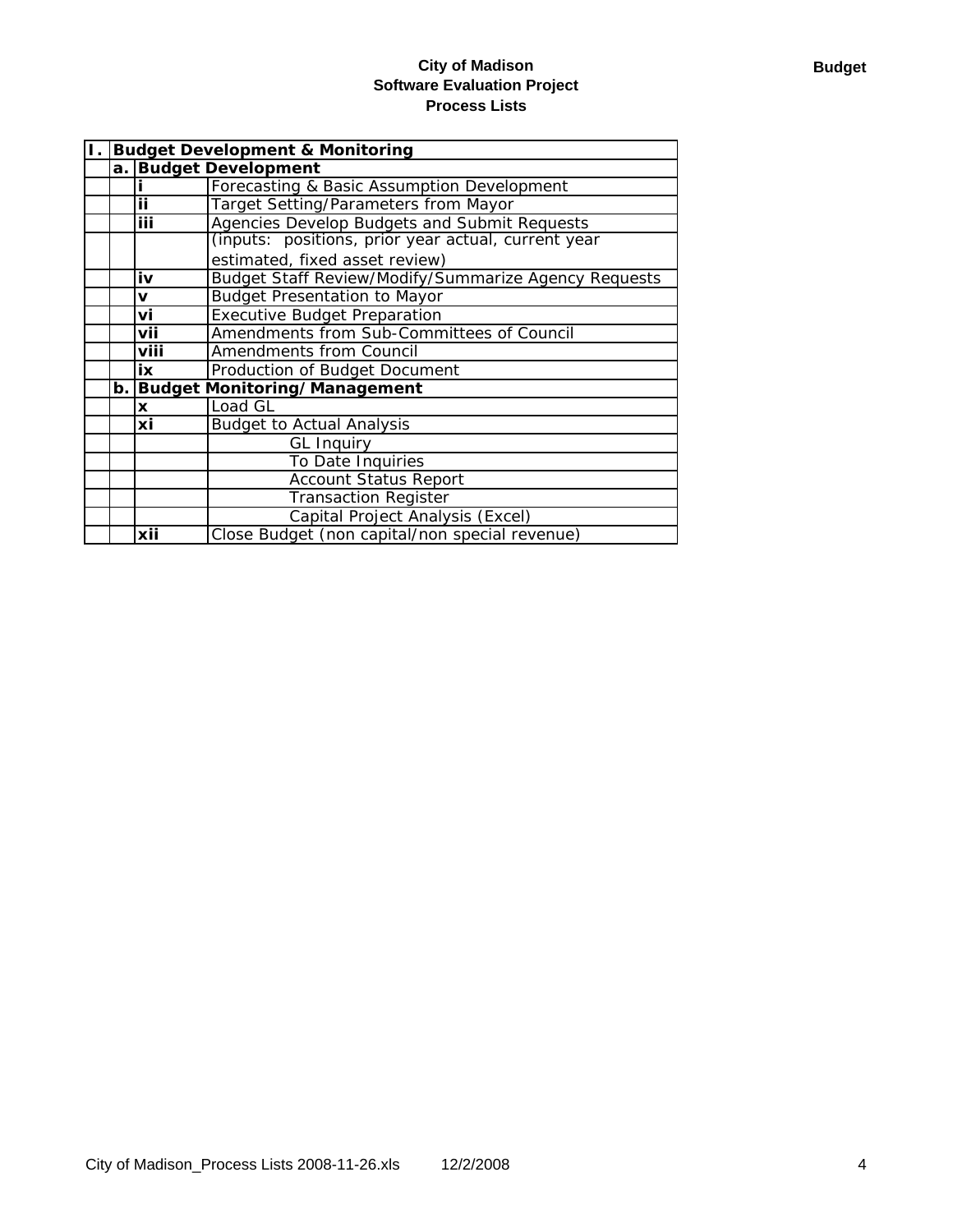| Π. |    |           | <b>General Ledger &amp; Financial Reporting</b>       |
|----|----|-----------|-------------------------------------------------------|
|    | a. |           | General Ledger / General Financial Accounting         |
|    |    | i         | Manage General Ledger & Chart of Accounts             |
|    |    | ij        | Process General Ledger / Journal Entries              |
|    |    | iii.      | Reconcile Accounts                                    |
|    |    | iv        | Perform Project Accounting                            |
|    |    | v         | <b>Allocation Management</b>                          |
|    |    | vi        | Period / Year-End Close Processing                    |
|    | b. |           | <b>Asset Management</b>                               |
|    |    |           |                                                       |
|    |    | i         | Manage Asset Account                                  |
|    |    | ii        | Manage Asset Control                                  |
|    |    | iii       | Generate Depreciation                                 |
|    |    | iv        | Dispose of Assets                                     |
|    |    | v         | Process Assets                                        |
|    |    | vi        | Post / Interface to General Ledger                    |
|    |    |           | vii Year End Close                                    |
|    |    |           | viii Physical Inventory                               |
|    | c. |           | <b>Treasury Management</b>                            |
|    |    | i         | Tax Bill Management                                   |
|    |    | ii        | Project Interest & Revenue                            |
|    |    | iii       | Manage Cash Flow                                      |
|    |    | iv        | Manage Investments                                    |
|    |    | V         | Allocate Interest to Funds                            |
|    | d. |           | <b>Operational Analysis &amp; Financial Reporting</b> |
|    |    | i         | Manage Cost Accounting & Cost Allocation              |
|    |    | ii        | Manage Reporting                                      |
|    | е. |           | <b>Financial Reporting</b>                            |
|    |    | i         | Manage Consolidations & Eliminations                  |
|    |    | ii        | Account/Transaction Inquiry                           |
|    |    | iii.      | Trial Balance                                         |
|    |    | iv        | Run Interim Financial Reports                         |
|    |    | V         | Run Annual Financial Reports                          |
|    |    | iv        | Single Audit                                          |
|    |    |           |                                                       |
|    |    |           |                                                       |
| н. |    |           | Non-Property Tax Revenue Management                   |
|    |    |           | <b>Program Accounting</b>                             |
|    |    | i         | Manage Program Accounts                               |
|    |    | ii.       | <b>Manage Grants</b>                                  |
|    |    | iii -     | <b>Cost Account Processing</b>                        |
|    |    | iv        | <b>Identify Capital Assets</b>                        |
|    |    | v         | Period / Year-End Processing                          |
|    |    |           | Billing/Invoicing                                     |
|    |    | i         | Create / Maintain Invoices                            |
|    |    | ij        | <b>Invoice Calculation</b>                            |
|    |    | iii       | Invoice Approval                                      |
|    |    | iv        | Revenue Recognition                                   |
|    |    |           | <b>Process Remittances</b>                            |
|    |    | i         | Cash Receipt Processing                               |
|    |    |           | <b>Process Adjustments</b>                            |
|    |    | i         | Process Adjustments                                   |
|    |    |           | <b>Accounts Receivable Monitoring</b>                 |
|    |    | i         | A/R Aging                                             |
|    |    | ii.       | <b>Collections Tracking</b>                           |
|    |    |           |                                                       |
|    |    | i         | <b>Interdepartmental Billing</b>                      |
|    |    |           | Interdepartmental Billing                             |
|    |    |           | Post / Interface to General Ledger                    |
|    |    |           | Post / Interface to General Ledger                    |
|    |    |           | <b>Ambulance Billing</b>                              |
|    |    | i         | Extract run data from CityScape                       |
|    |    | ij        | Create billing forms                                  |
|    |    | iii       | Create electronic billing file                        |
|    |    | iv        | Year End Reporting                                    |
|    |    |           | <b>Special Assessments</b>                            |
|    |    | i         | Collect data for special assessment                   |
|    |    | ii.       | Input data into system for special assessment         |
|    |    | iii<br>iv | Create billing forms<br>Reporting                     |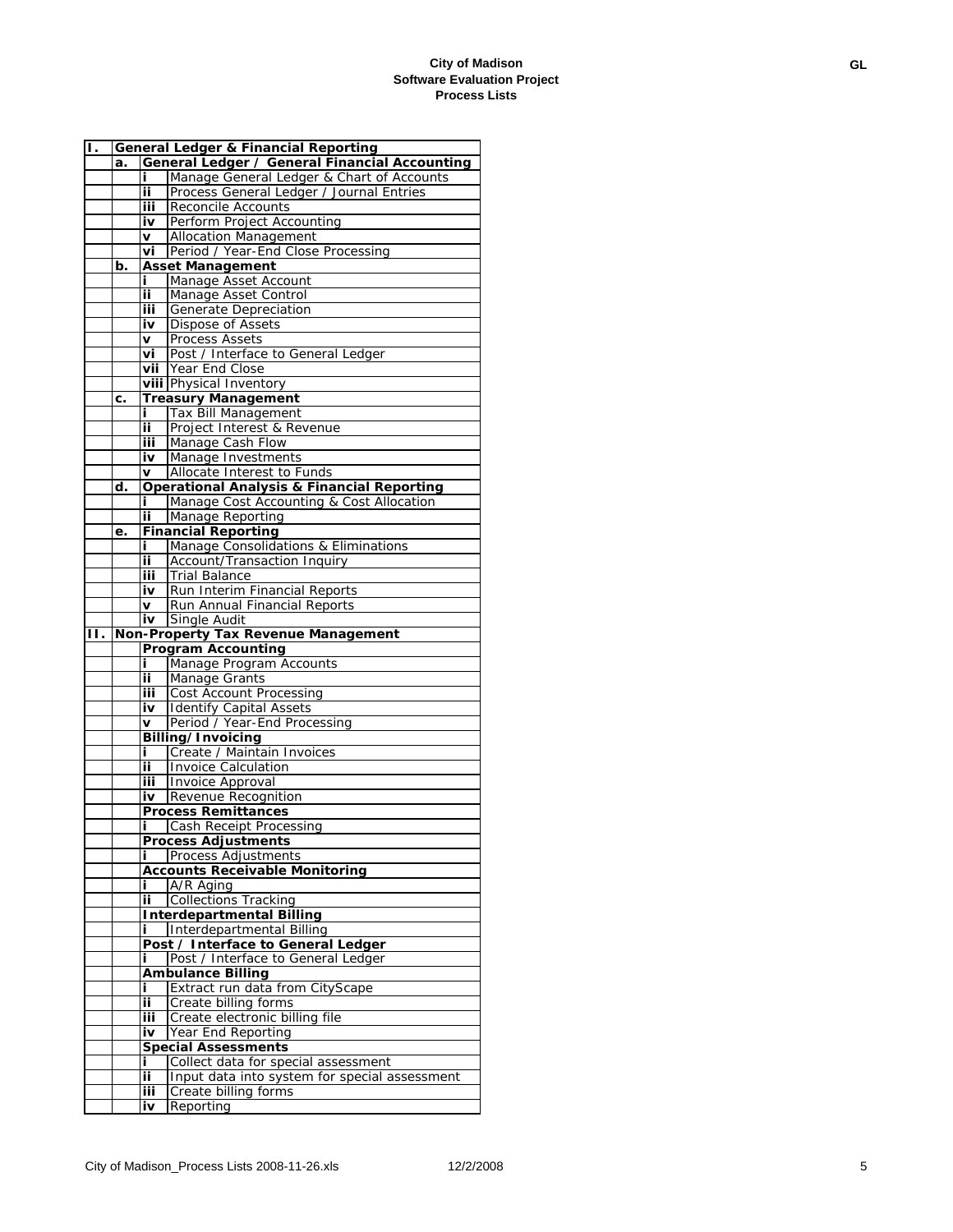|    | I. Water, Storm, Sewer Utilities        |  |  |
|----|-----------------------------------------|--|--|
|    | a. Meter Reading                        |  |  |
|    | b. AR/Utility Billing                   |  |  |
|    | c. Cash Receipting/Lockbox              |  |  |
|    | $d.$ HR                                 |  |  |
|    | e. Payroll                              |  |  |
| f. | <b>IGL</b>                              |  |  |
|    | g. Service Order Management             |  |  |
|    | h. Inventory Management                 |  |  |
| i. | Procurement/AP                          |  |  |
|    | j. Job Costing                          |  |  |
| k. | Budgeting                               |  |  |
|    |                                         |  |  |
|    | <b>II Transit Utilities</b>             |  |  |
|    | a. Payroll Processing                   |  |  |
|    | b. AR/Billing                           |  |  |
|    | c. Cash Receipting                      |  |  |
|    | d. Fixed Assets                         |  |  |
|    | <b>i</b> Grant-Funded Fixed Assets      |  |  |
|    | e. Accounts Payable                     |  |  |
| f. | <b>Financial Reporting</b>              |  |  |
|    | <i>i</i> Financial Reporting for Grants |  |  |
|    | g. Procurement/AP                       |  |  |
|    | h. Reporting                            |  |  |
|    | Federal Draw Down                       |  |  |
|    |                                         |  |  |